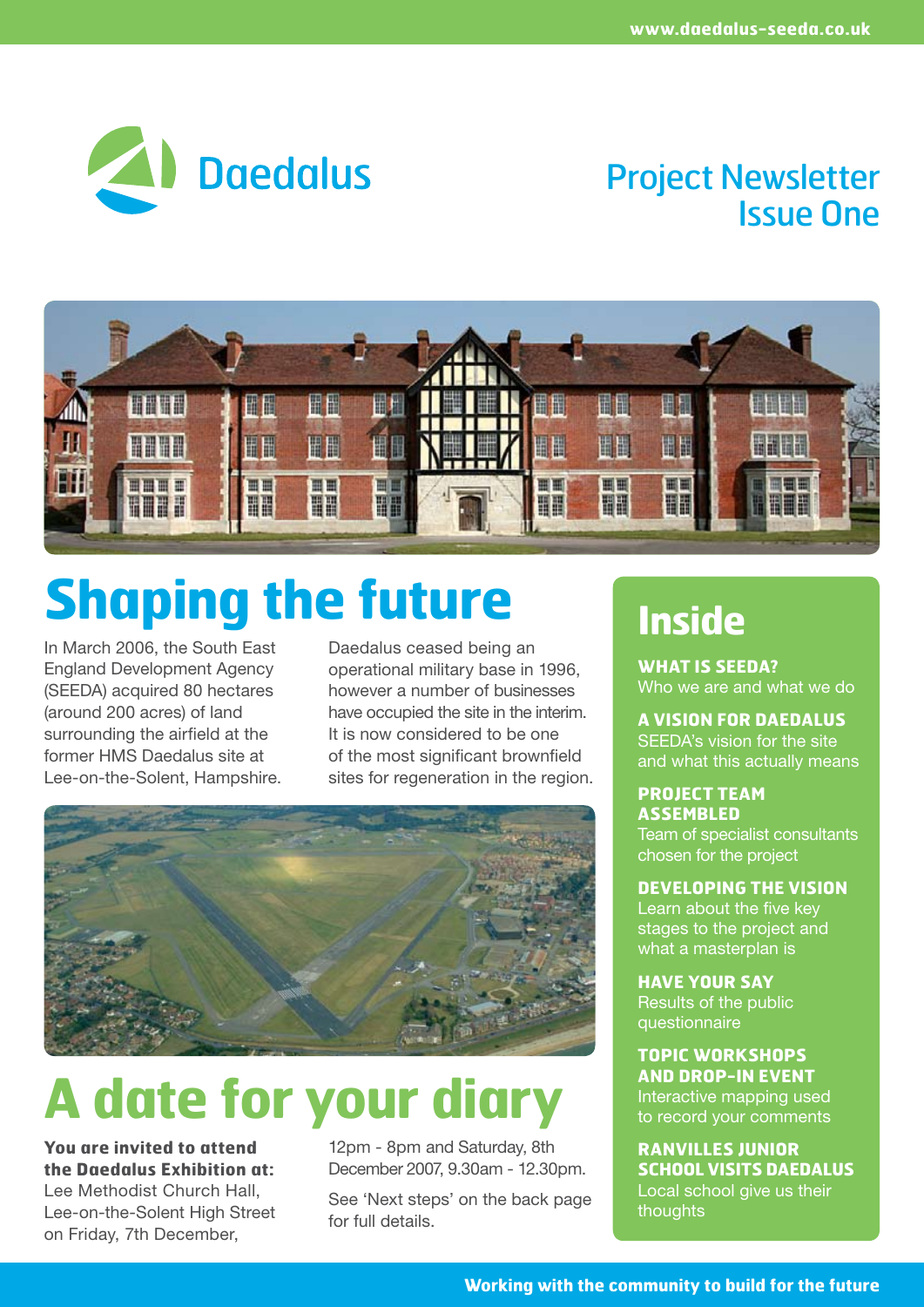# **What is SEEDA**

**SEEDA is one of the nine Government Regional Development Agencies (RDAs) set up in 1999 to promote the sustainable economic development and regeneration of the region.** 

SEEDA's aim is to create a prosperous, dynamic and

inspirational region by helping businesses compete more effectively, training a highly skilled workforce, supporting and enabling our communities while safeguarding our natural resources and cherishing our rich cultural heritage. To find out more about SEEDA, visit the website at: **www.seeda.co.uk**



ENGLAND<br>DEVELOPMENT

# **A vision for Daedalus**

**SEEDA's vision for the site is to achieve a sustainable, high quality mixed-use development, which respects the site's exciting heritage whilst releasing its potential to contribute to the economic growth of the region. But what does this actually mean?**

**Sustainable:** ensuring that the development will be long-lasting and built for the future. This encompasses a range of themes including development which meets, and wherever possible exceeds, minimum building standards, sensitively considers the ecology of the site, is integrated into the existing communities, and looks at which sustainable modes of transport could be incorporated.

**High quality:** ensuring that the development uses appropriate materials, is sensitively designed and is built to the highest possible standards.

**Mixed-use:** to include a range of uses such as employment

(possibly some within the aviation and marine sectors), leisure, recreational and community facilities, educational facilities and housing.

**Heritage:** recognition of the sites' long and interesting history and ensuring that the development embraces this.

**Economic growth:** to develop the site in a way that will increase the number of jobs and businesses operating within the area. This means helping new businesses start-up as well as existing ones to grow and expand, whilst utilising and developing the skills that local people have via education, training and the jobs provided.



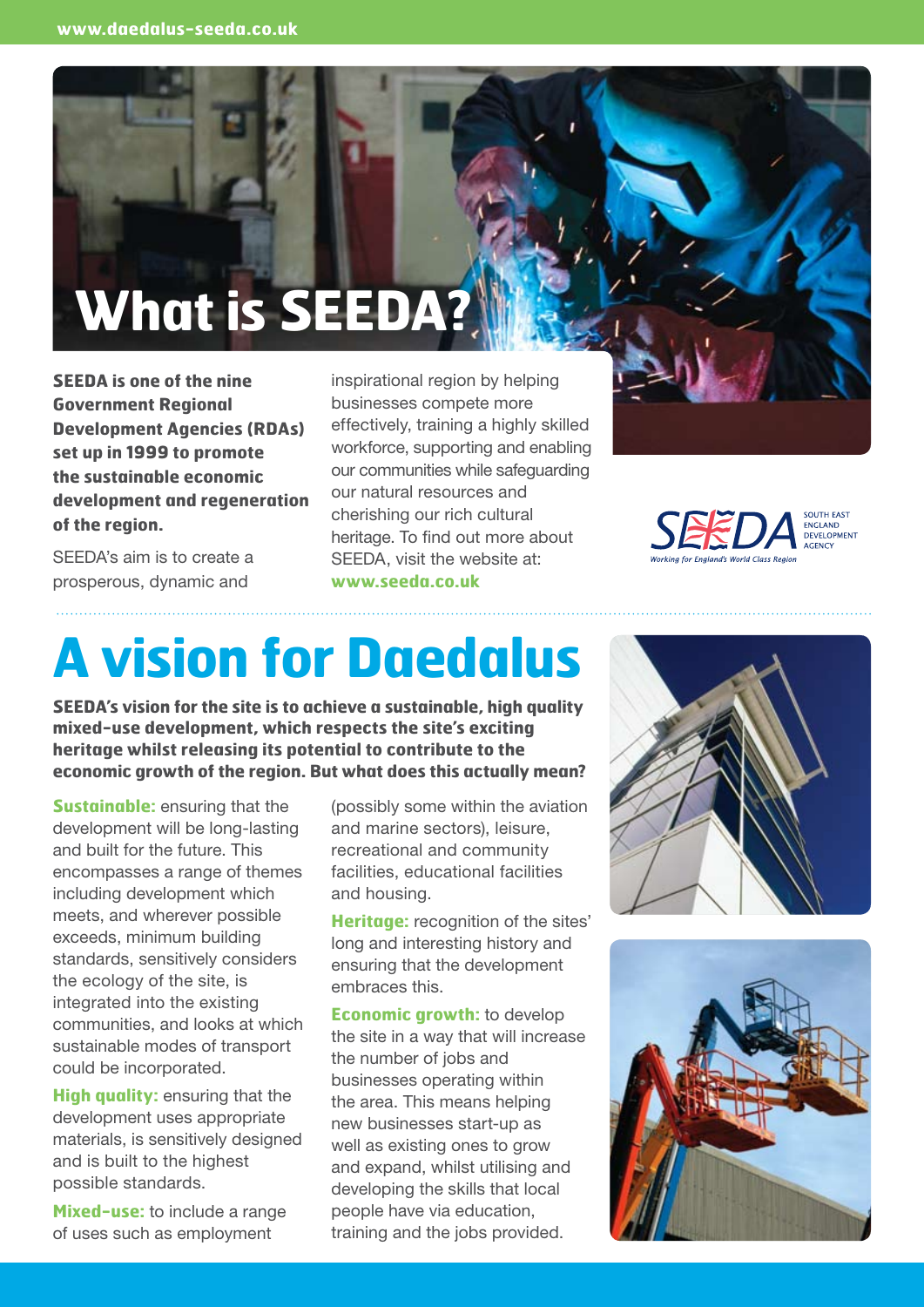# **Project Team assembled**

**The first task has been to get a team of specialist consultants together which will support and advise SEEDA on specific aspects of the development as the project evolves. For further information on the Team please visit the Daedalus Project website: www.daedalus-seeda.co.uk**

#### **Community Consultants - Groundwork Solent**

Based in Gosport, Groundwork Solent is responsible for ensuring that all members of the community are consulted, engaged and kept up-to-date as the project evolves.

#### **Town and Country Planning Consultants - Drivers Jonas**

Drivers Jonas will advise on planning issues, lead on the strategy and any subsequent planning applications.

#### **Masterplanners - Terence O'Rourke**

Terence O'Rourke will be responsible for translating the vision into a masterplan.

#### **Legal Advisors - Eversheds**

Eversheds has been appointed to advise on all legal issues relating to the project.

#### **Transport Consultants - MVA Consultancy**

Transport and access is a key issue for the Gosport peninsula. MVA will ensure that the scheme is designed with these issues in mind.

#### **Site Management - GVA Grimley**

There are currently more than 50 occupiers located on site. GVA Grimley advise SEEDA on the day-to-day management issues.



# **Developing the vision**

### **There are five key stages to the project:**

### **Stage 1**

#### **Baseline studies**

This stage is about ensuring that the Team fully understands the site and its context. It's about identifying site constraints as well as highlighting what opportunities the site presents. For more details about the various baseline reports, please view the Daedalus Project website.

## **Stage 2**

#### **Community consultation**

In parallel with stage one, Groundwork Solent has led on a consultation strategy which seeks to ensure that all interested parties are fully consulted, informed and engaged with the project as it evolves. To date, a survey and several events have been carried out to establish the public's opinion.

### **Stage 3**

#### **Development of masterplan options**

During this stage, the Team will produce a series of masterplan options which will identify how the site could be developed. As transport consultants, MVA assess each option as it evolves to ensure that any negative impact on the transport network is minimised and any positive impacts enhanced.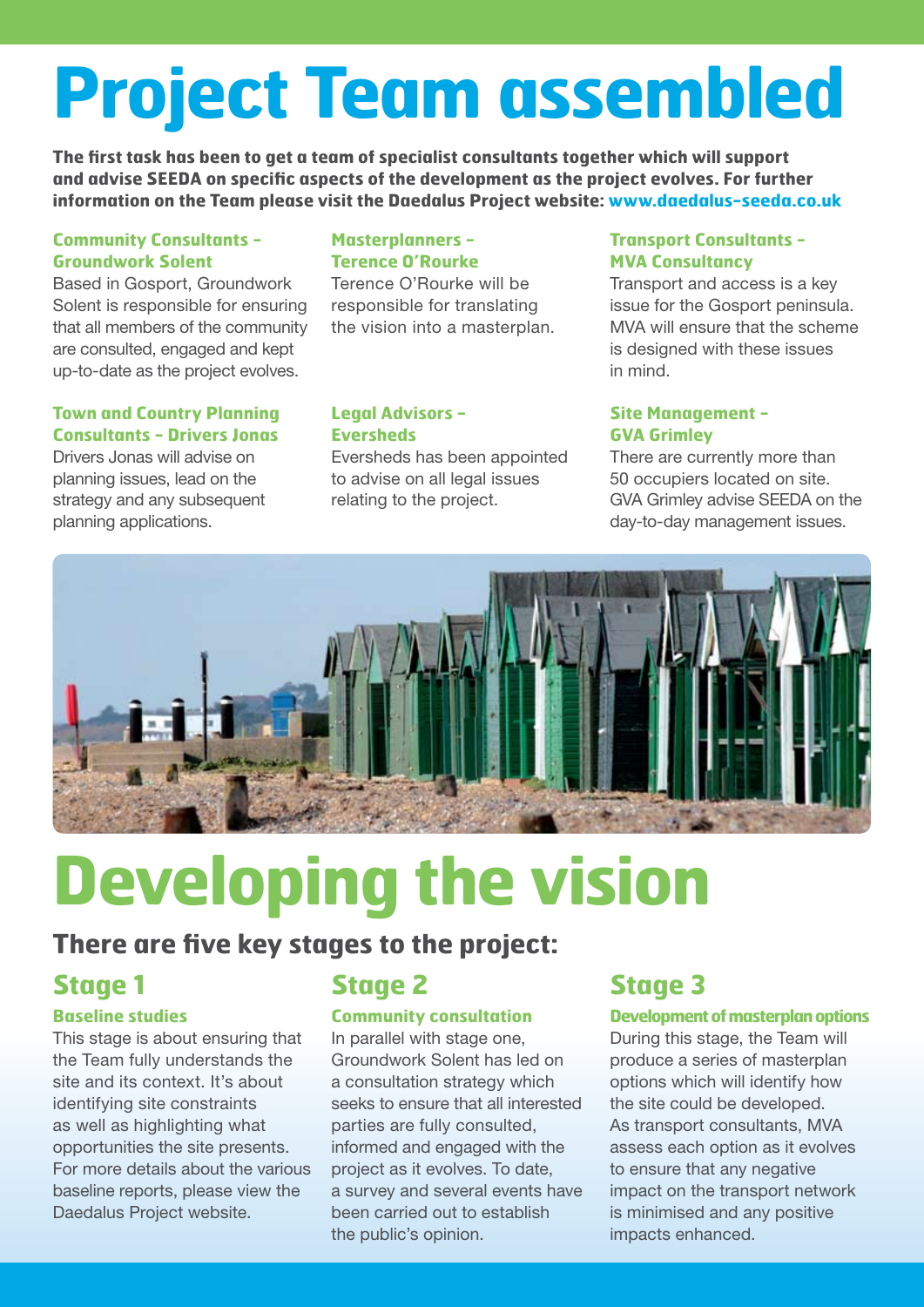### **Stage 4**

#### **Option evaluation**

Once a number of options have been identified they will be evaluated and tested to see which ones would best deliver the vision. Members of the public will be given the opportunity to review and comment on the options at the Daedalus Exhibition.

### **Stage 5**

#### **Masterplan and delivery**

Following the option evaluation, one option will be taken forward and worked up in more detail. It is hoped that by 2008 there will be a clear vision for how the site could best be redeveloped. SEEDA will ultimately select developers to work with to ensure the masterplan becomes a reality.

### **What is a i masterplan?**

A masterplan is a document, or series of documents, which demonstrates how a site could be developed in terms of physical change including buildings, public spaces, roads and pedestrian routes.

# **Have Your Say**

**In order to begin the process of understanding how local residents would like to see Daedalus redeveloped, a freepost questionnaire was distributed to around 20,000 households in May 2007.**

The response rate was fantastic, with more than 5,000 people returning their completed questionnaire. In addition to the questionnaire, Groundwork Solent also carried out a series of street surveys in the local area. The questionnaire was also available electronically via the website.



#### **Summary of the questionnaire results:**

The results indicated there is a lot of support for the proposed development to provide job opportunities at Daedalus - particularly within the aviation and marine sectors. There is also support for education and training facilities, sports and fitness facilities, and provision of open space. However, there is less support for hotels as well as retail and office space and housing. For full results of the questionnaire go to: **www.daedalus-seeda.co.uk**

### **Questionnaire results:** The The Maybe N/A



**Job Opportunities**



**Sport/Fitness Facilities**





**Hotels Education Training Green/Open Opportunities**



**Space**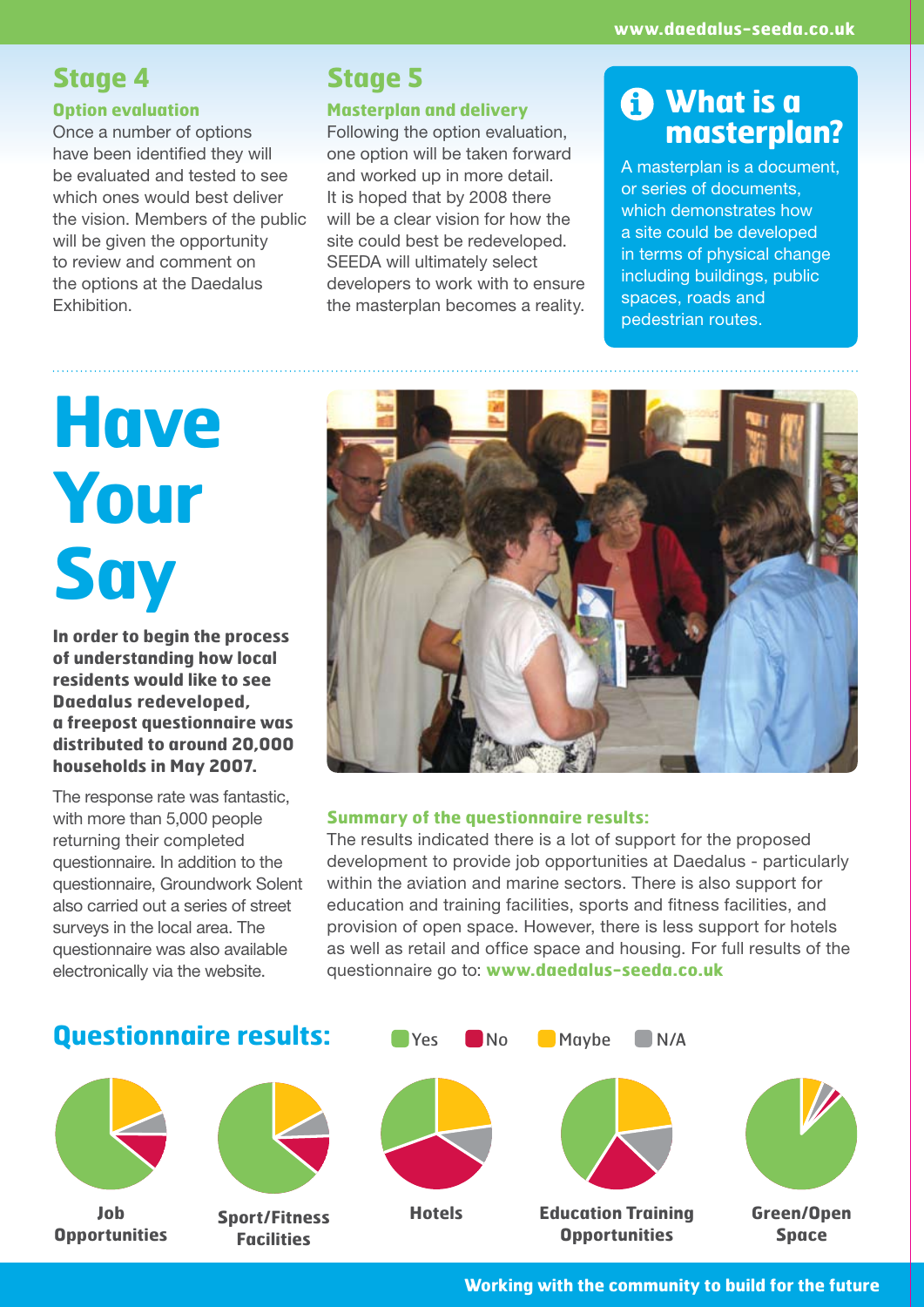

#### **A number of key themes emerged from the questionnaire.**

To ensure these topics were considered in more detail, a series of workshops were held throughout July 2007. The workshops were very well attended and extremely useful to the Project Team, enabling issues and ideas to be discussed and debated.

#### **Key topics**

- ✔ Employment
- $\blacktriangleright$  Heritage and building design
- Leisure, tourism and community facilities
- $\vee$  Green spaces and the environment
- $\vee$  Transport and access



# **Daedalus Drop-**

**On Monday, 30 July 2007, a 'Drop-In' event was held at Lee Methodist Church Hall, Lee-on-the-Solent High Street.**

The purpose of the event was for local residents to discuss their

ideas and suggestions for Daedalus directly with the Project Team. The event was a great success with around 500 people attending. More details about this event are available on the Daedalus Project website.

## **Interactive mapping**

An interactive mapping facility was used to record all the comments, ideas and suggestions made at the topic workshops and the Drop-In. These have been compiled into a report and passed on to the masterplanners to consider as they develop the options. However, the interactive mapping facility continues to be available on the Daedalus Project website to give those interested an opportunity to make further comments. All comments made will be passed on to the masterplanners.